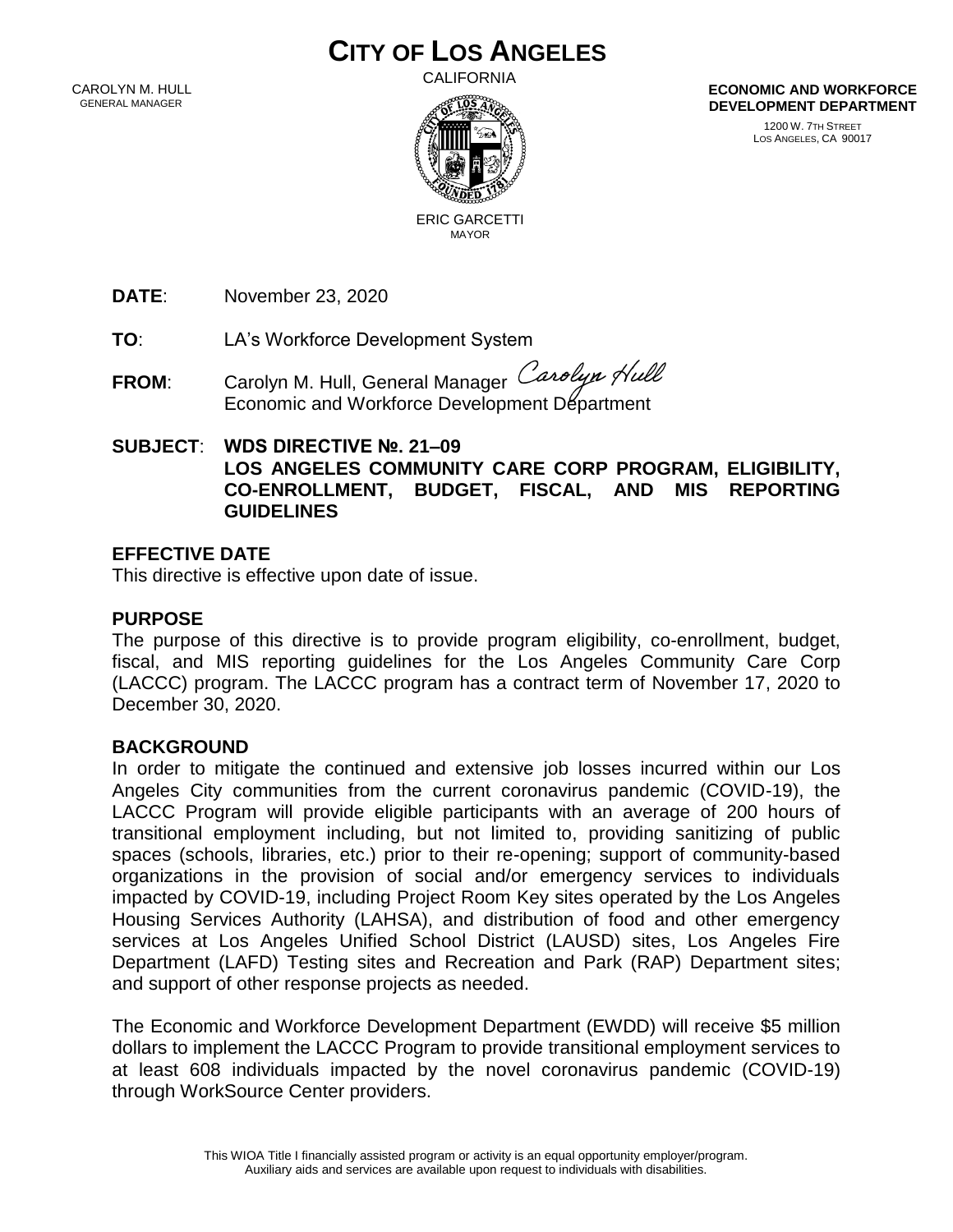## **PROGRAM GUIDELINES**

Agencies contracted under the LACCC Program will be responsible for the following:

- Recruiting, assessing, and enrolling eligible participants into transitional employment opportunities and support services;
- Ensure all eligible participants have a completed LACCC Program Self Attestation Form on file;
- Ensure that all eligible participants have the required WIOA eligibility documentation on file;
- Coordinate with project partners to identify and secure transitional employment opportunities;
- Ensure all eligible participants receive appropriate safety training prior to employment, only if required by the work assignment;
- WorkSource Centers will be the Employer of Record for the LACCC Program; and
- Submitting a Worksite Application Form with proposed work sites to EWDD for review and approval. Eligible participants may not work at these sites until they have been approved by EWDD.

# **ELIGIBILITY & CO-ENROLLMENT**

Individuals eligible for the LACCC Program are those who have been impacted by the recent pandemic and meet the definition of Dislocated Worker or Adult criteria as defined by WIOA.

Upon EWDD approval, eligible participants currently enrolled in WIOA Adult or Dislocated Worker formula grant or other special grants may be co-enrolled into the LACCC Program to ensure they obtain the benefits of workforce development services, such as but not limited to: Career Services, Training Services, assistance with subsidized employment and Support Services. Duplication of services is not allowed while participants are enrolled in LACCC.

# **FISCAL GUIDELINES**

Provided are Fiscal guidelines for all WorkSource Centers contracted under the LACCC Program.

**First payment** – in order to process cash advance requests with an equivalent of up to 50% of the contract amount, agencies will need to submit the following to Financial Management Division (FMD):

- Cash Request Form
- Actual Expenditures Incurred in November 2020
- List of Enrolled Participant Roster by Worksite
- List of Enrolled Participants who have Received Support Services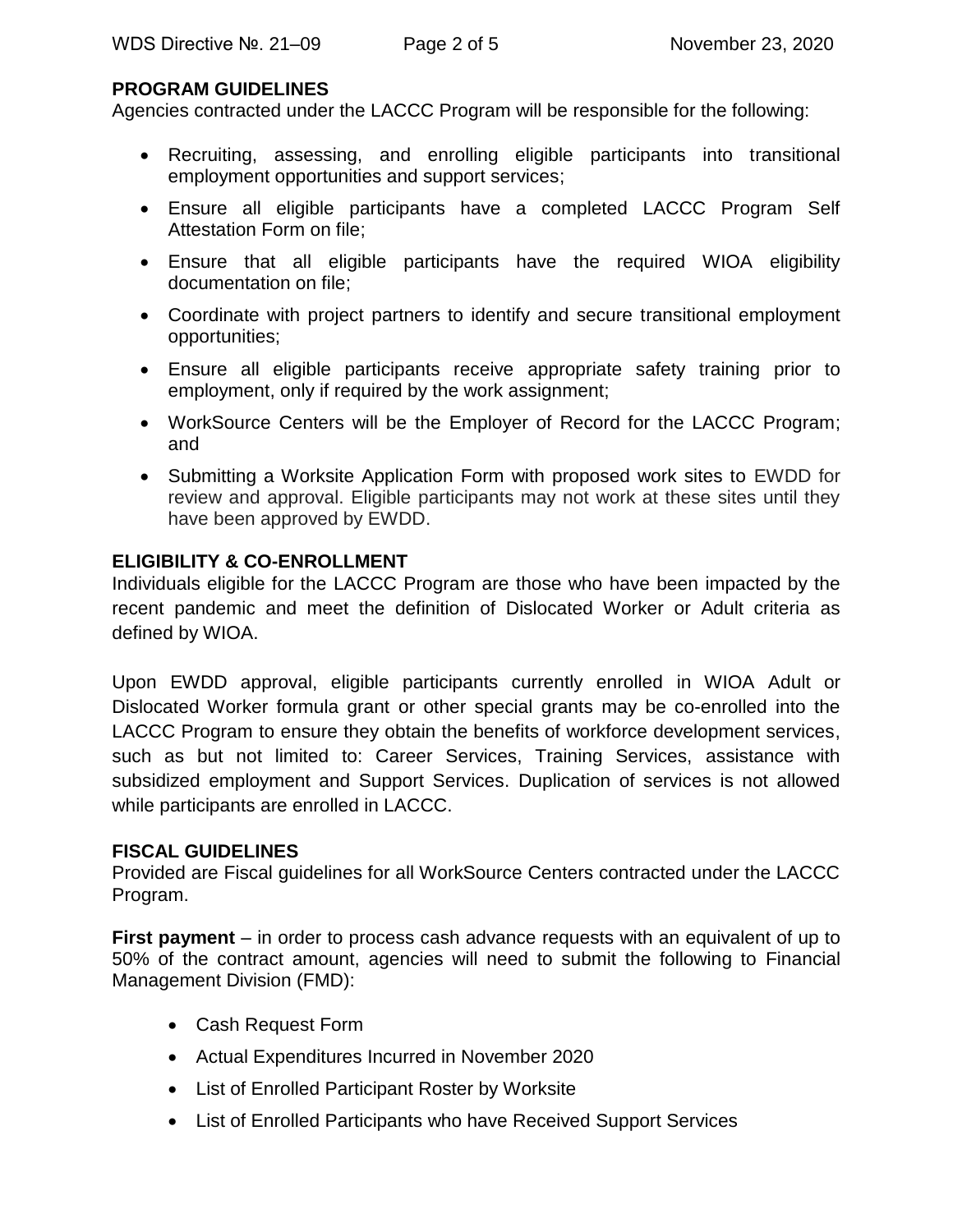In addition, please note the following:

- Special Bank Account Agreement FMD is issuing a one-time waiver for those without a cash advance arrangement;
- Maintain a separate general ledger and separate general ledger accounts; and
- Identify bank information on where the funds will be deposited and disbursed.

**Second payment** - in order to process second payment, the following documents/reports will be needed:

Closeout packages will be due to FMD/EWDD on January 8, 2021. Each Closeout package should include the following:

- Cover Letter
- Cash Request
- Expenditure Report
- Schedule of Personnel Costs
- List of Enrolled Participant Roster
- Worksite Agreements
- Schedule of Expenditure Accruals
- General Ledger and Reconciliation with Expenditure Report
- Closeout Forms
	- o Subrecipient Release Form
	- o Subrecipient Assignment of Refunds, Rebates, and Credits
	- o Contract Closeout Certification
- Bank and Cash Account Reconciliation for Funds Provided Under this Grant

# **BUDGET GUIDELINES**

Each agency contracted under the LACCC Program must submit a budget with the following set-asides for Participant Wages, Participant Fringe Benefits and Supportive Services. There should be two separate set-aside rates for participant wages. The supervisors' hourly rate will be \$25.00 and non-supervisory hourly rate will be \$22.00. Participant Fringe Benefits should not exceed 13% of total wages for both supervisors and non-supervisory. These set-asides should be itemized under Category #2100, Participant Related Costs (PRC), and should be reflected in the budget/expenditure plan.

Additionally, a maximum amount has been applied to the following line items: Staff Salaries, Staff Fringe Benefits, Staff Travel, facilities costs, office supplies and Indirect Costs.

Agencies participating in the LACCC Program may charge no more than \$38,000 in Personnel to provide Case Management and other Career Services.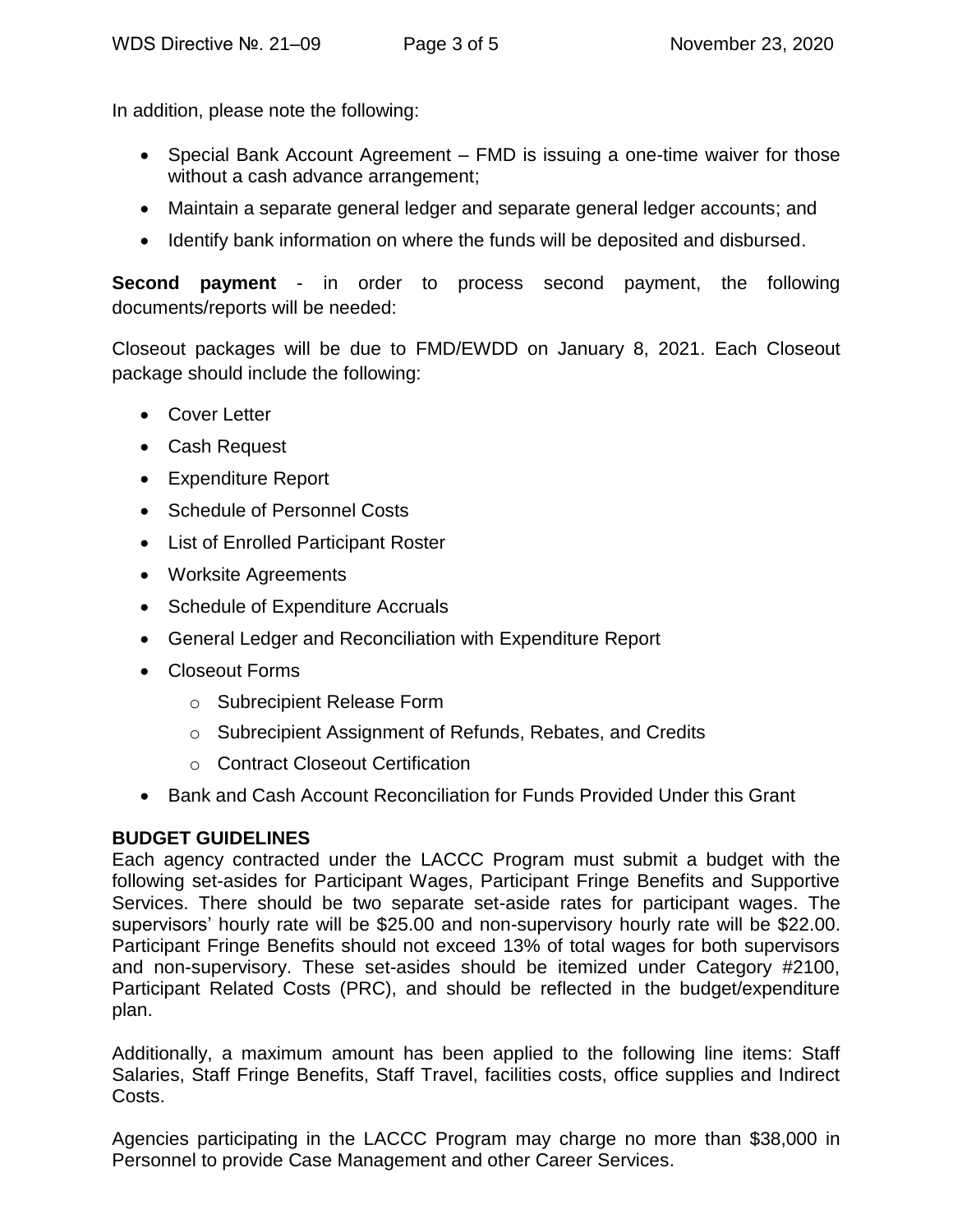WorkSource Centers participating in the LACCC Program are considered the Employer of Records and must ensure participants' benefits match Employer of Record benefits for other temporary workers, at a minimum, FICA, Medicare, and Workers Compensation.

#### **MIS GUIDELINES**

MIS has provided the following instructions on how to report the Los Angeles Community Care Program Code and activities into the CalJOBS system.

Contractors shall enroll participants in the CalJOBS system utilizing the following grants:

## **Non-WIOA Enrollment**

Los Angeles Community Care Program Grant LA517

Go to the WIOA Program page and click on the "Edit Application" using the pencil icon to access the WIOA application. Go to the "Eligibility Summary" page of the application and make sure the Adult or Dislocated Worker Program is Inactive. Go to "Non-WIOA Grant Eligibility" and select "YES" Local Funded Grant. Scroll to the Grants Section and select "View Available Grants." The Grants will be available; click Add "LA517 – LA Care Program - LA City." Scroll and click "Finish" so that staff can enter the Grant LAI517 activities.

#### **WIOA Co-Enrollment**

- WIOA Adult or Dislocated Worker Grant
- Los Angeles Community Care Program Grant LA517

Go to the WIOA Program page and click on the "Edit Application" using the pencil icon to access the WIOA application. Go to the "Eligibility Summary" page of the application and make sure the Adult or Dislocated Worker Program is selected. Go to "Non-WIOA Grant Eligibility" and select "YES" Local Funded Grant. Scroll to the Grants Section and select "View Available Grants." The Grants will be available; click Add "LA517 – LA Care Program - LA City." Scroll and click "Finish" so that staff can co-enroll and enter the Grant LAI517 activities.

#### **Activity Reporting**

Once the Local Grant Code LAI517 has been added, staff will be able to create activities under the Local Grant Code LAI517 – LA Care Program. Go to "Create Activity/Enrollment/Service," and under General Information, click on "Customer Program Group," then select "98 – Local Funded Grant." Scroll down to "Enrollment Information and click on the "Grant" drop-down to choose LAI517 – LA Care Program." Click on "Select Activity Code." The Activity Codes will be available; select the assigned activities. Enter an Actual Begin Date and Projected End Date. Complete the rest of the fields and select "Next" at the bottom of the page.

# **REQUIRED ACTION**

A separate budget/expenditure plan will be required from agencies contracted to